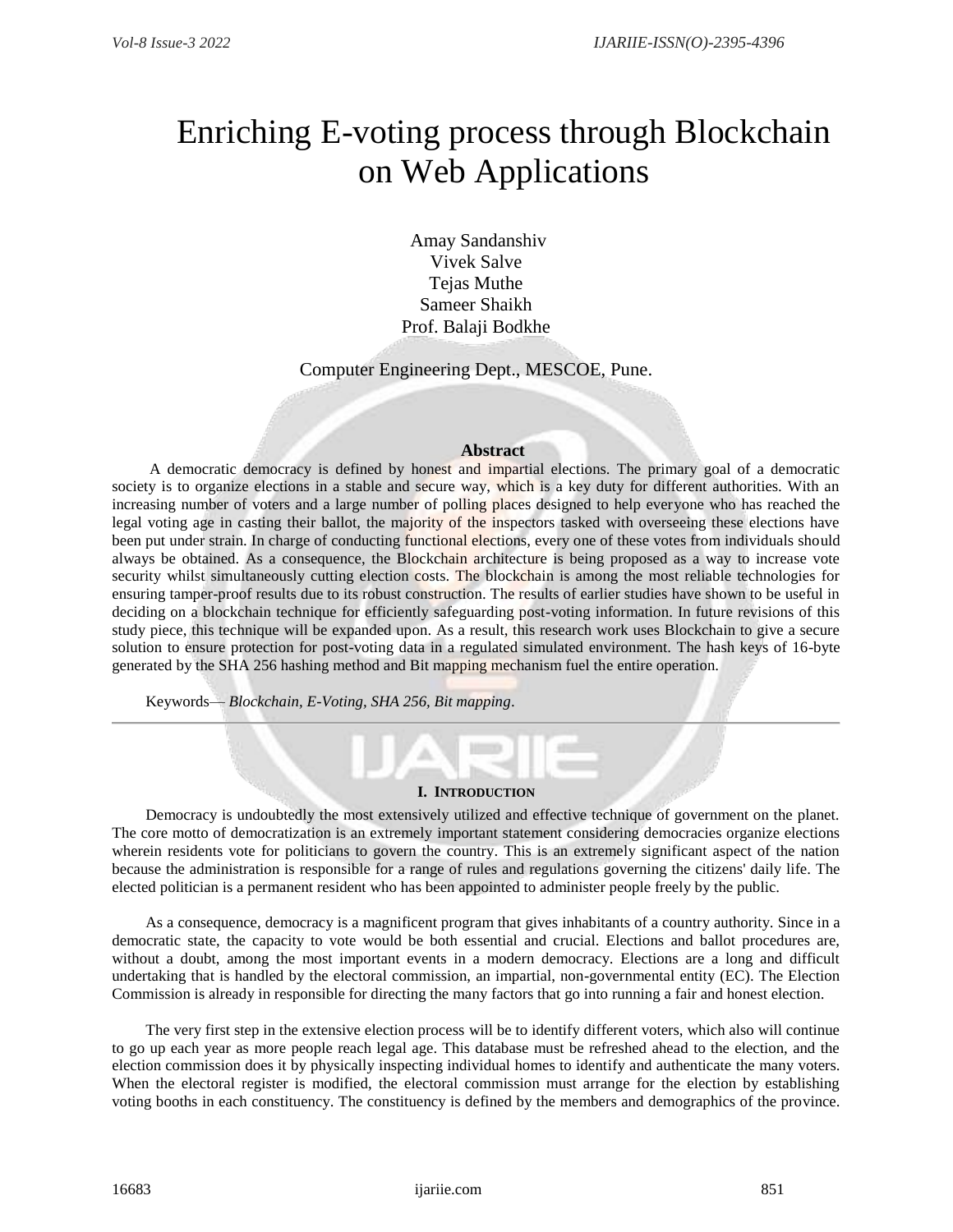When polling locations are constructed, the population density is taken into account to ensure that residents are not impacted.

In India and several other nations, electronic voting machines, or EVMs, are used to execute elections. The purpose of these gadgets is to keep track of the various votes cast by the participants. The polling booths originally designed with the number of persons who could really vote in that particular constituency in consideration, both to alleviate congestion and to aid law enforcement in preserving law and harmony.

To ensure that everybody has the potential to vote, the polling day is declared a holiday. This can also be attributed to the fact that some citizens travel long distances to vote in their constituency on Election Day. From law enforcement officers manning voting booths to people employed to manage the myriad duties and documents needed to ensure that the elections are handled correctly, the election commission invests a significant amount of money to ensure that the polls function smoothly and successfully.

The polling stations are entered on Election Day, but all of the votes from around the country are assembled and put in a closed container. Professionals from each political party scrutinize the countless sealed ballot boxes for anomalies or errors. These boxes, which contain eligible voter ballots, are brought to a secure location on Election Day, where officials count the votes for each constituency. Following that, the ballots will be utilized to build a list that is categorized in ascending order, accompanied by the winner's declaration.

Calculating the various votes and accurately and quickly displaying the results is a time-consuming process that can be prone to error. The results can be significantly influenced and sensitive to a number of attacks because the counting is done manually and individual mistakes are easily included. Understanding of the physiological essence of votes, there is a significant possibility of tampering, as well as certain ballots are destroyed completely during the phase transition or go unnoticed in every election. The ballot can be opened before the tallying period begins, and if it is, it will be considered manipulated and eliminated from the final result. Something like this would jeopardize the election committee's efforts to proceed.

Physical ballots are an out-of-date method that really should be eased away. Since this Digital India program gathers traction in the country, the implications of an E-Voting system must be investigated. This type of technology might make voting processes more efficient and comfortable for voters. People might vote digitally using an Evoting system, removing the need for a polling location and the time-consuming physical method. Decreased voting booths would decrease wastages while also increasing voter turnout, which had been quite low before the election but has been steadily increasing since then. The advantages of transitioning to electronic voting are considerable, but for many people, the problem of security is the only deterrent.

# II **Literature Review**

This section of the literature survey eventually reveals some facts based on thoughtful analysis of many authors work as follows.

X. Yang et al. [1] present a voter-verifiable e-voting system that allows voters to cast ballots by allocating arbitrary quantities of points to various candidates. This implies that voters can give each candidate the same nuber of points, or they can give each contender a different number of points. The distributed ElGamal cryptosystem is used in the system. Before being submitted, each cast ballot is encrypted and stays encrypted at all times. The exponential ElGamal cryptosystem's additive homomorphic characteristic allows for efficient ciphertext processing throughout these processes. Furthermore, anybody may check the legitimacy of voters and their submissions without revealing the contents of the ballots.

S. Bartolucci et al. provide options for announcing and building an election, as well as determining a victorious candidate, utilizing blockchain technology. The authors focus on how to broadcast and accurately count votes within the transactions script while maintaining voters' privacy and anonymity, enabling only eligible users to vote, and avoiding attacks aimed at invalidating the ballot [2]. If no candidate gathers enough key shares to spend the UTXO in the transaction signed by the voters, the SHARVOT protocol is built with a failsafe, allowing any Bitcoins committed by the voters to be recovered. Because a dealer assumes the function of an authority control over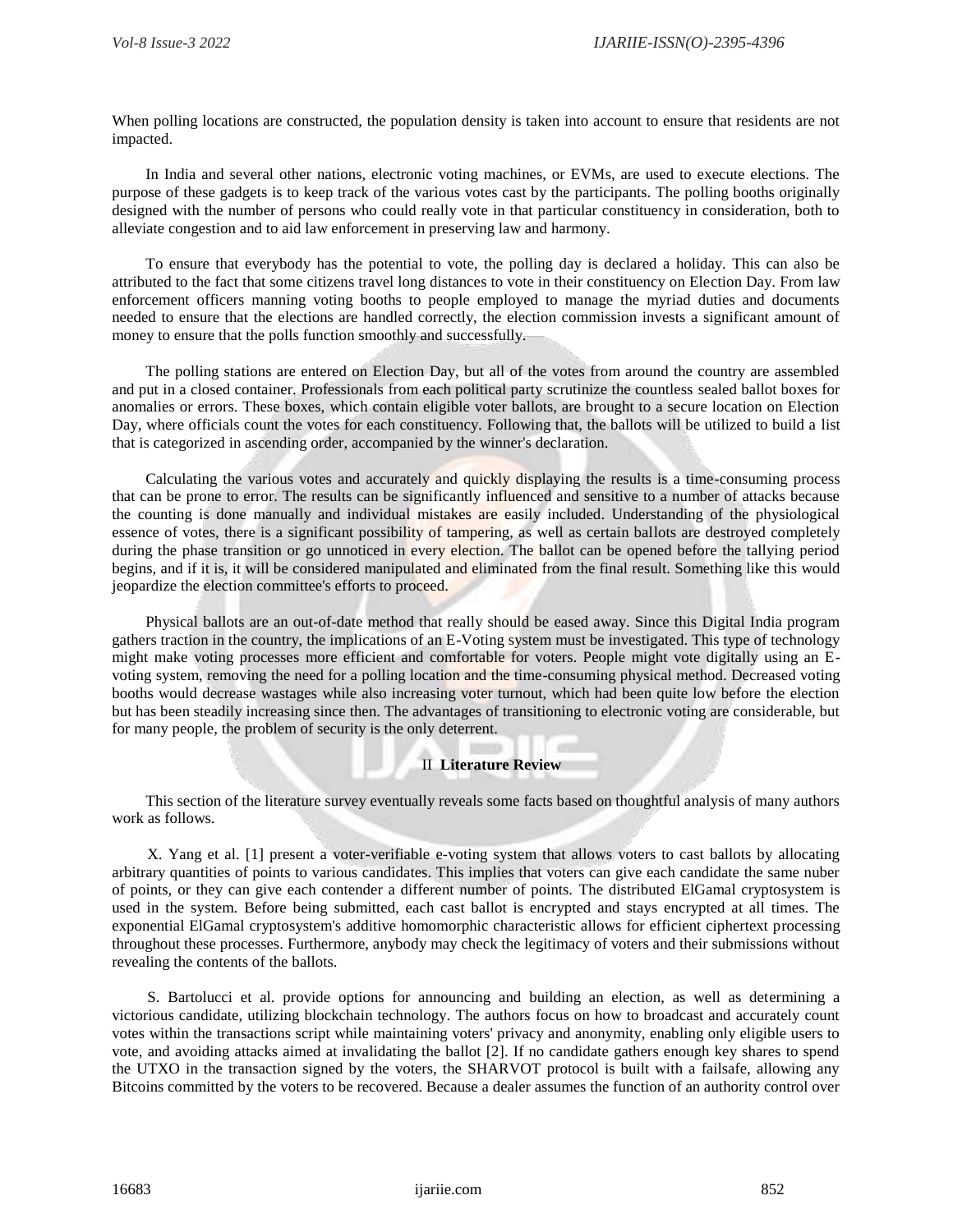the list of eligible voters, a dealer-based key share distribution scheme is predicted to be the most popular implementation of the SHARVOT protocol.

Fatrah, Aicha et al. presented a Blockchain-depend voting framework as a proof of concept. The technique intends to promote election transparency, voter confidentiality, and, ultimately, voter turnout by empowering any qualified voter to engage in and audit the system. Election administrators are the ones who issue reward points that permit voters to vote on the blockchain; however, all interactions between election administrators and voters must take place off-chain, and election administrators anticipate that voters will converse with the blockchain through a secure platform [3]. They must include an election date, a candidate list and explanation, and the system's POA validators. Because the offered system is built on Blockchain technology, it contains all of the security characteristics of the blockchain.

X. Yang et al. offer a collection of online social voting RSs depending on MF and NN. The authors discovered that both social network information and group affiliation information can improve the accuracy of popularity-based voting recommendations, especially for cold users, through real-world experiments, and that social network information dominates group affiliation information in NN-depend strategies. This research found that for cold users, social and group information is far more valuable than for heavy users when it comes to enhancing recommendation accuracy [4]. This is because chilly users are more likely to vote in popular polls. In the tests, simple meta path-depend NN models outperformed computation-intensive MF models in hot-voting suggestion, although MF models can better mine users' interests for nonhot voting.

To recognize and address the numerous hazards produced by an intruder at multiple levels, Blockchain technology was employed by G. Rathee et al. to establish a safe and transparent e-voting mechanism using trustworthy IoT devices. The trustworthiness of IoT devices is determined by a social optimizer that analyses their communication patterns to determine their trustworthiness. Furthermore, in the suggested system, Blockchain technology is critical for coordinating the operations of genuine IoT devices [5]. Blockchain is maintained at several levels to keep track of all the recorded information handled by election conducting bodies to prevent a potential alteration of stored records of votes in databases. The suggested Blockchain voting process benefits not only elected officials but also voters, who are warned if their ballots are tampered with before the planned counting day.

T. Silawan et al. offer the SybilVote formulae to address the effect of Sybil attacks in online social networks with majority-voting mechanisms, as expressed by the success probability of Sybil attacks [6]. It's worth noting that the goal of the presented research isn't to figure out who Sybil is, but rather to figure out how Sybil attacks work. The SybilVote algorithms developed here quantify the direct link between the number of genuine users, choices, and Sybil users. The consequent multinomial distribution of vote counts from non-Sybil users is the sole assumption required. By comparing the generated formulae to Monte-Carlo simulations and the multinomial distribution tail approximation formula, the formulas are assessed.

T. Tian et al. present a simple and straightforward maximum margin majority voting estimator for learningfrom-crowds, as well as its Bayesian version, which combines generative modeling with discriminative prediction [7]. The presented approaches automatically cover the traditional Dawid-Skene estimator since they are formulated as a regularized Bayesian inference issue. The efficiency of their approaches is demonstrated by empirical outcomes. Their approach is adaptable to a variety of complex application scenarios. They improve the estimators to better handle crowdsourced labels having an ordinal structure. When additional jobs are spread, Bayesian estimators are extended to the online environment, where the crowdsourced labels are gathered in a stream.

Yi Haibo describes a blockchain-depend e-voting approach that satisfies the indispensable requirements of the e-voting process. The blockchain's votes are cryptographically connected block by block. When two blocks with the same date and the same signature value are found, the block with the higher signature value is picked. The voter may vote based on the candidate list or for any other candidates he or she desires [8]. Because the vote is usually available to the public, the information concerning the vote is not encrypted. The blockchain-depend e-voting system may be utilized in a diversity of voting scenarios as well as for other reasons. Even though blockchain is a secure technology, it uses ECC public-key encryption, which is vulnerable to quantum computer attacks.

Ben Ayed [9] proposed an electronic voting mechanism based on Blockchain technology. It's a decentralized system with no reliance on trust. Any registered voter who has access to the Internet will be allowed to vote. The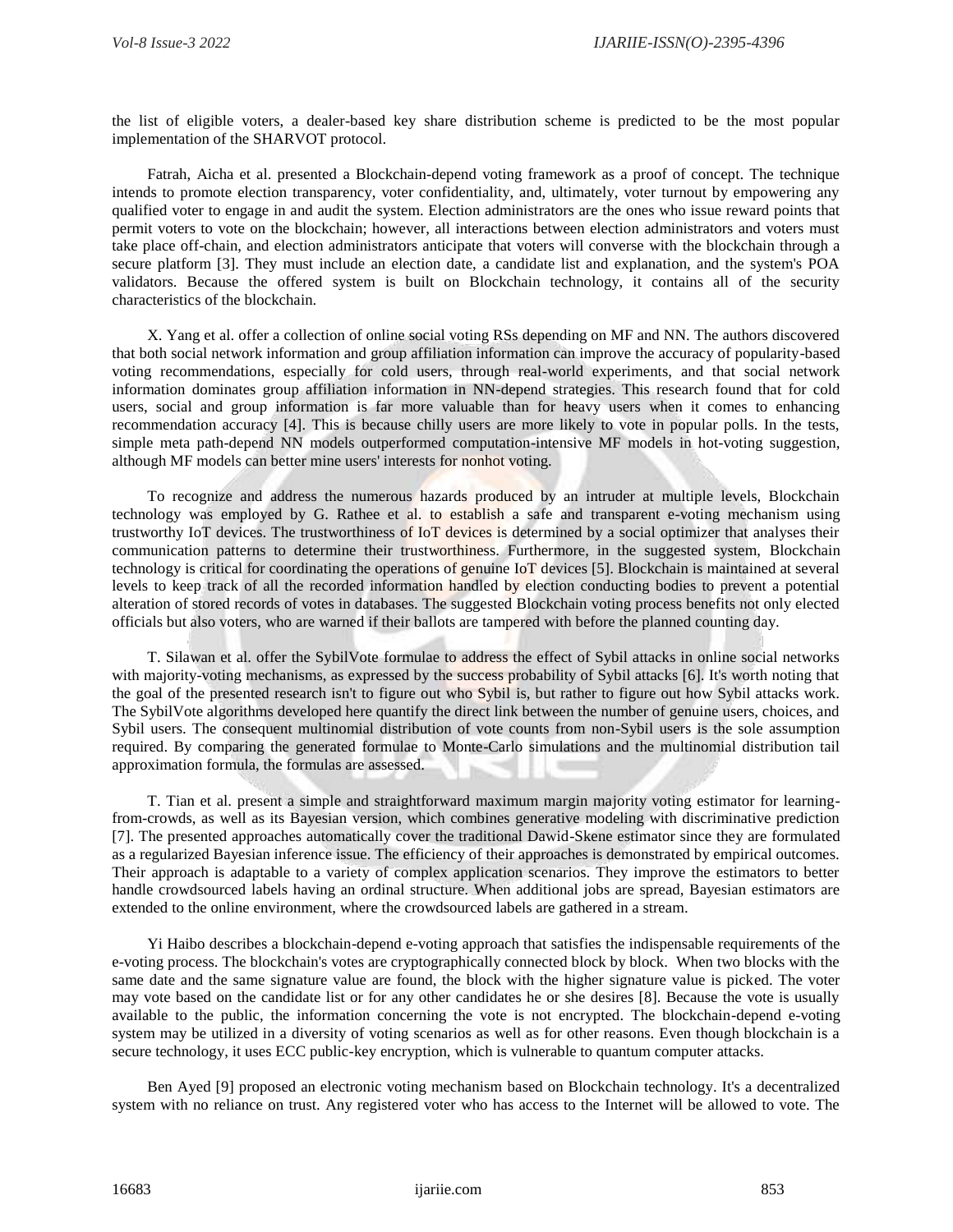user must log in to the voting arrangement with his or her credentials—in this case, the e-Voting network will employ the user's SSN, address, and the voting verification numbers given to registered voters by the local authorities. The system will verify the information provided, and if it matches that of a valid voter, the user will be permitted to vote. Because the Blockchain will be openly validated and disseminated, no one will be able to modify it.

Fusco et al. provide a research proposal for defining and implementing a novel electronic voting system idea [10]. Crypto-voting is a voting mechanism that depends on permissioned blockchain technology. When compared to the state of the art, the factors of innovation include the strategy, the technology, and the usage of tools like Smart Contracts. The proposal focuses on the sidechain technology's potential. The authors discussed how two connected blockchains may be used to construct a crypto-voting system. The first keep track of voters and voting procedures, while the second count the ballot and reports the results. The need for anonymizing network consensus nodes is emphasized in this technique. The voting procedures and outcomes will be managed via smart contracts.

A decentralized voting platform depending on the Ethereum Blockchain has been suggested by D. Khoury et al. The platform's key contribution is the ban on numerous votes per mobile device. Depending on fingerprints or a particular gadget situated in voting centers, this technique might be improved to build it more suitable for national government elections [11]. The user articulation and results display might be tailored to the needs of the customer. This platform might replace existing centralized SMS polling systems and make voting easier for governments, contests, and expositions, among other things. This platform introduces a new business framework for voting service providers, including voting service providers, event organizers, and voters as participants.

D. Khoury et al. give a recapitulation of the computerized voting technique. This includes identifying the polling process, selecting the appropriate hash algorithm, selecting blockchain changes, the process of voting data management, and the security and authentication of the voting operation in particular. The polling method described in this research depends on the real voting procedure utilized on election day, which involves physical and logical verification of the voter and the voter's data, but solely through the use of voter lists and other information [12]. The computerized voting procedure ensures that voters may be verified using their physical records, such as a national identity card, as well as biometric authentication. The verification system's availability during polling time is critical because the procedure cannot be completed without a fully operational system.

F. Þ. Hjálmarsson et al. presented a first-of-its-kind blockchain-depend electronic voting framework that uses smart contracts to dispense cautious and cost-effective elections while protecting voters' privacy. By comparing the findings to previous research, the authors have demonstrated that blockchain technology provides a new opportunity for democratic countries to move away from the pen and paper election system and toward a more cost- and timeeffective election system, while also improving security and transparency [13]. It is feasible to transfer hundreds of transactions per second into an Ethereum private blockchain, employing every component of the smart contract to reduce the load on the blockchain. For larger nations, various precautions must be made to limit transaction throughput per second, such as the parent & child architecture, which decreases the number of transactions kept on the blockchain to a 1:100 ratio without jeopardizing the security of the network.



# **III PROPOSED SYSTEM**

#### **Figure 1: System Overview**

The proposed approach for safeguarding the election's post-voting records is represented in Figure 1 above, and the procedures taken to implement it are described below.

*Step 1: Candidate Profile creation –* The interactive prototype is constructed in the format of a web application in this first part of the suggested concept. After authenticating into the system, the administrator is provided the opportunity to register

16683 ijariie.com 854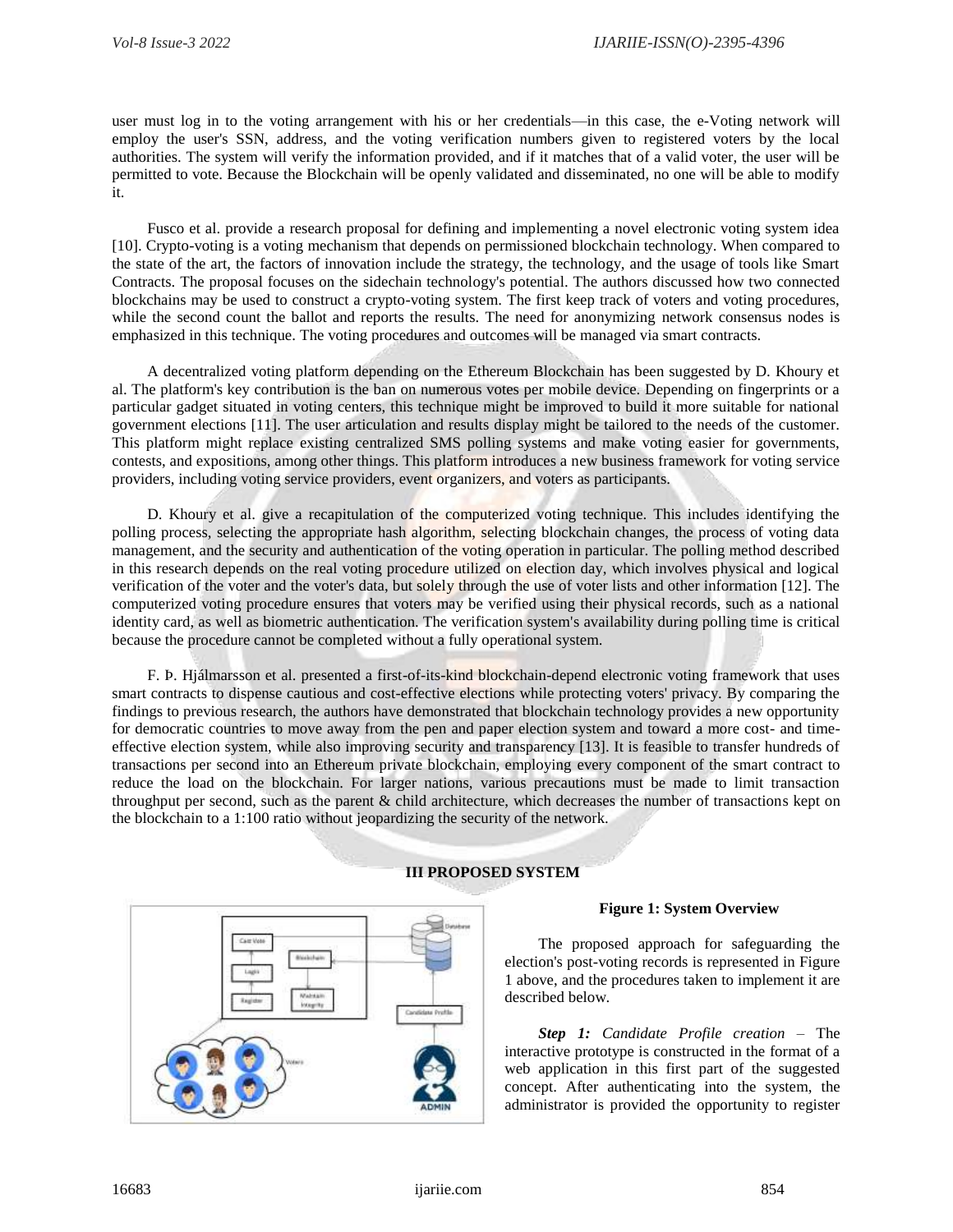election contenders. The party name, emblem, contestant name, age, sex, and other needed qualities to save in the database are among the candidacy data input in the given graphical interface. After all of the candidates have been registered to run for office, the voters begin the election process.

*Step 2: Voting process and Blockchain formation –* Participants can also use the web application to access the service. Before granting access to the voter, the voter must submit login information which are already validated. After logging into the system, the voter is provided with a list of contenders and their biographies organized by political organization or allegiance. The electorate can next pick among candidates affiliated with their preferred political party. The voter's decision, coupled with the Aadhar card information, is acknowledged when the candidate is chosen, and the Blockchain infrastructure is activated.

In attempt to deter vote manipulation, an appropriate means to establishing some form of responsibility once the vote has been granted to the candidate is required. As a consequence, the Blockchain architecture was developed to meet this need. When the first vote on the proposed approach is submitted, the voter's Aadhar card number is obtained. The key for this vote is generated using the SHA256 hashing algorithm. The key generated using this approach is then changed into a shortened key using the mod operation, which selects 7 characters at arbitrary from the key. As a result, this key is known as the Head Key. The key generating technique is described in algorithm 1 below.

| Algorithm 1: Block Head Key Generation        |                                    |  |
|-----------------------------------------------|------------------------------------|--|
| // Input: Vote Attributes V <sub>ATR</sub>    |                                    |  |
| // Output: Head Key $H_K$                     |                                    |  |
| <b>Function:</b> headKeyGenerator $(V_{ATR})$ |                                    |  |
| 0: Start                                      |                                    |  |
| 1: $H_K = \emptyset$                          |                                    |  |
| 2: $SH_{KEY}=SHA256$ (V <sub>ATR</sub> )      |                                    |  |
| 3:<br>$N = SH_{KEY}$ MOD 7                    |                                    |  |
| If $N<7$ , then<br>4:                         |                                    |  |
| $P=N+1$<br>5:                                 |                                    |  |
| 6:                                            | <i>for</i> i=0 to $H_K$ length < 7 |  |
| 7:                                            | $i=i+P$                            |  |
| 8:                                            | if $i < H_K$ length, then          |  |
| 9:                                            | $H_K = H_K + SH_K[i]$              |  |
| 10:                                           | $SH_{K}$ = rotate $(SH_{K})$       |  |
| 11:                                           | end if                             |  |
| 12:<br>else                                   |                                    |  |
| 13:                                           | $i=0$                              |  |
| end for<br>14:                                |                                    |  |
| 15:<br>end if                                 |                                    |  |
| 16: return $H_K$                              |                                    |  |
| 17: Stop                                      |                                    |  |
|                                               |                                    |  |

The very same parameters are determined and combined with the previous transaction's head key whenever the next votes have been cast, and the entire hash key construction operation using SHA256 is performed to generate the subsequent transaction's head key. This is replicated for all registered voters, and the terminal key, which would be maintained in a separate database for privacy reasons, is the key of the final transaction or vote. The procedure of forming a blockchain is depicted in algorithm 2 below.

```
ALGORITHM 2: Blockchain Formation
//Input : Vote Information list V_{LST}//Output: Terminal Key T_{KEY}blockchainFormation(V_{LST})
1: Start
2: P_K = " " [Previous Key]
```
\_\_\_\_\_\_\_\_\_\_\_\_\_\_\_\_\_\_\_\_\_\_\_\_\_\_\_\_\_\_\_\_\_\_\_\_\_\_\_\_\_\_\_\_\_\_\_\_\_\_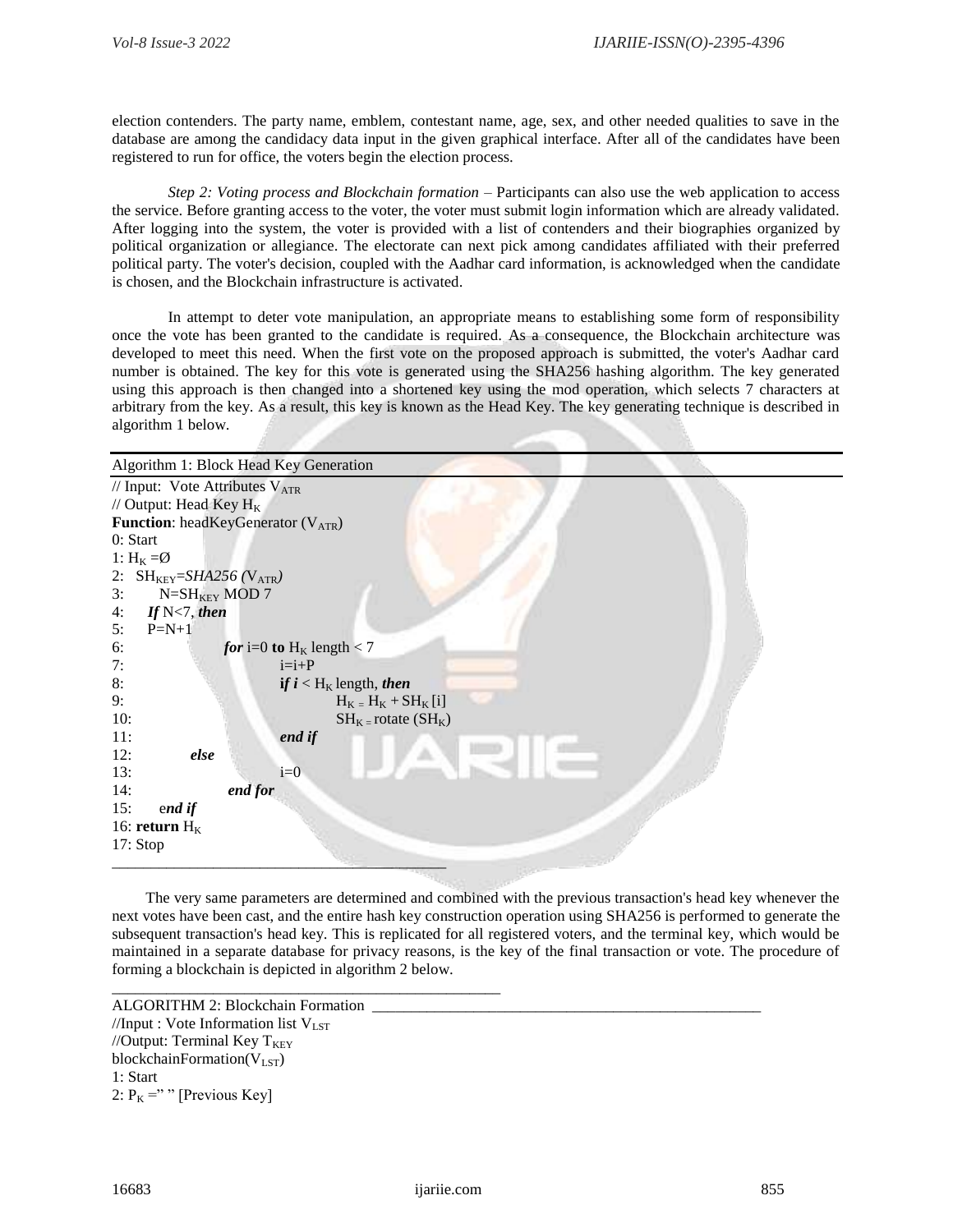3: *for* i=0 to size of  $V_{\text{LST}}$ 4:  $T_{PI} = B_{I}$  [i]  $[T_P = \text{Database Tuple}]$ 5:  $P_{KEY} = getBodyKey(T_{PL})$ 6:  $T_{KEY} = P_{KEY}$ 7: *end for* 8: return  $T_{KEY}$ 9: **Stop**

*Step 3: Data Integrity through Blockchain–* This phase makes use of the stored vote's input string from the database table. The hash is generated using the SHA 256 bit hashing technique after that. Random characters are shortlisted utilizing the hash key rotations and random character choosing to establish the reasonable length of the keys.

Eventually, the block chain's block head and block body are obtained. This procedure is being repeated for all of the application's voting results in order to obtain the final head key.

Present and previous head keys are exposed to the integrity evaluation procedure during the integrity assessment process. Whether there are any inconsistencies between both the current and prior head keys, the integrity breaches are discovered and the necessary alert is generated.

## **IV RESULT AND DISCUSSIONS**

The described approach, which uses the Java programming language and the NetBeans IDE to simplify electronic voting through the usage of Blockchain, was created utilizing Java programming language and the NetBeans IDE. For webhosting, the web application makes use of the Glass Fish web server. The developing computer is furnished with a Windows Operating System, 8 GB of RAM, and 500 GB internal memory. The MySQL database is in charge of database management.

The suggested approach has been thoroughly evaluated for its effectiveness over a wide range of criteria. The outcomes of the empirical examination are listed beneath.

## **Scalability Analysis of Blockchain Transaction**

The scalability of Blockchain transactions is determined using the given approach for safeguarding voter information and its authenticity through the Blockchain. An extensive investigation is being carried out for this goal, which includes the construction of a secure online interface for the voting process. Table 1 shows the volume of Blockchain transactions that have been recorded and displayed.

Table

| S. No | No. of Votes/<br><b>Blockchain</b><br>Transactions | <b>Time Taken</b><br>(in Seconds) |
|-------|----------------------------------------------------|-----------------------------------|
|       | 256                                                | 0.512                             |
|       | 541                                                | 1.005                             |
| з     | 801                                                | 1.764                             |
|       | 965                                                | 2.004                             |
|       | 1299                                               | 2.217                             |



Table 1: Blockchain Transaction Time Estimation

Figure 2: Blockchain Transactions

The tabular results are then utilized to create the graph seen in Figure 2. The graphical depiction has shown to be successful in illustrating the link between the quantity of

operations and the time required to complete them on the Blockchain network. The results of the analysis offers a better knowledge of the methodology and the use of the Blockchain architecture to ensure the vote data's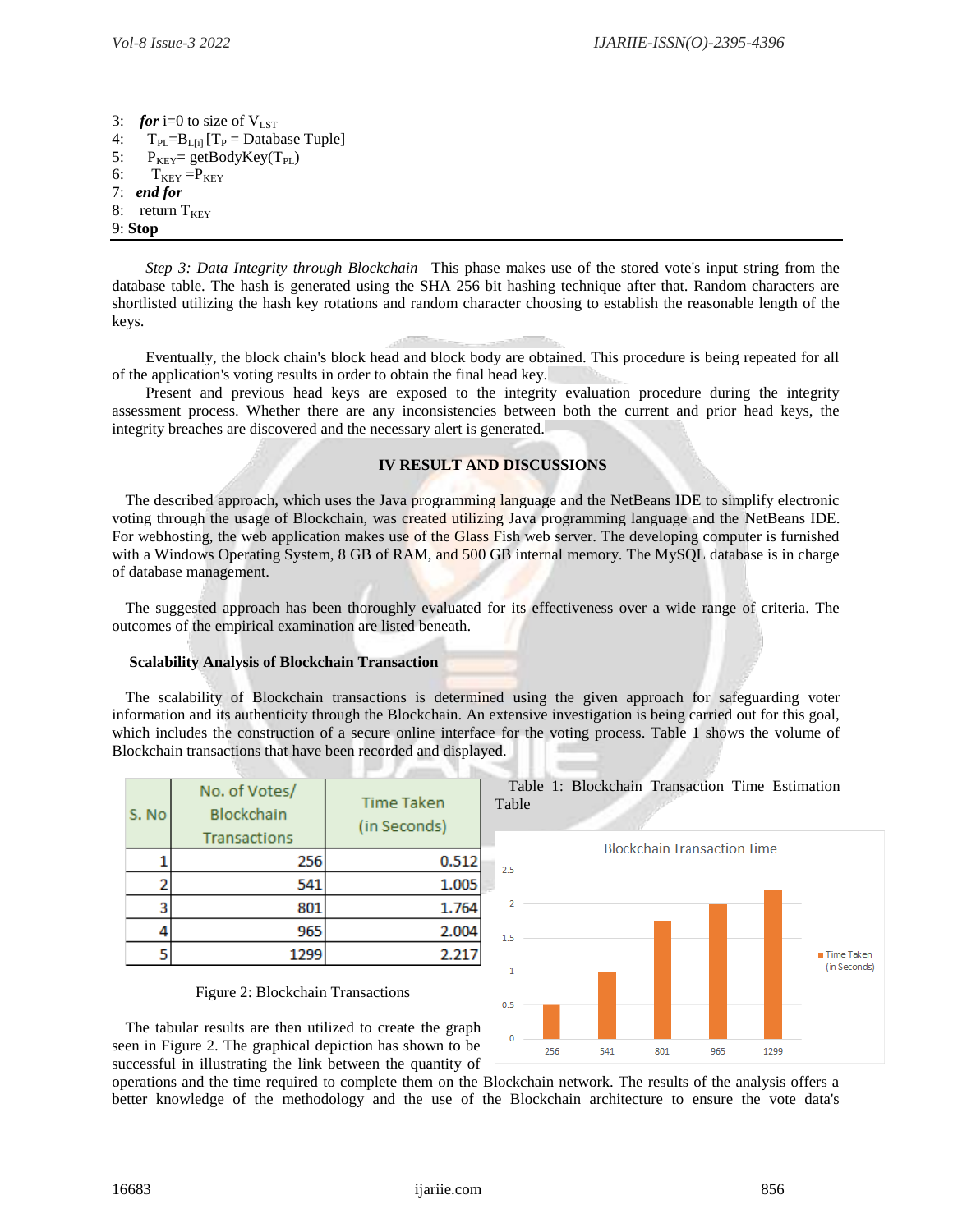confidentiality. It is clear that the variety of votes or Blockchain operations is not proportionate to the amount of time it takes to complete the transaction. This shows that the Blockchain strategy was correctly implemented. The findings were useful in explaining the increased security of the entire electoral process.

# **V. CONCLUSION AND FUTURESCOPE**

This study effectively implements the procedure of E-voting in a web application utilising the Java programming language in a well-organized and structured manner. To protect E-Voting data, the suggested model makes use of the Blockchain Network, which surpasses a wide variety of standard electronic voting systems by a significant proportion. The whole E-voting data is protected through using block chain technology. The suggested strategy secures the voting data by storing it in blockchains. Through the usage of prior and present terminal head keys, these blockchain transactions are utilised to evaluate the pre-counting operation. The runtime effectiveness of the blockchain procedure is analysed, and it is demonstrated that this is not necessarily correlated to time. As a result, the blockchain surpasses in terms of time sequence estimations when compared to the quantity of transactions. The parallel computation approach used in this research promises to reduce the temporal complexity of the E-Voting information integrity assessment process, allowing it to be properly protected.

This research concept might be expanded in the future to include real-time elections for electronic voting machines at the panchayat or perhaps in larger geographic locations.

# **a. REFERENCES**

[1] X. Yang, X. Yi, S. Nepal, A. Kelarev and F. Han, "A Secure Verifiable Ranked Choice Online Voting System Based on Homomorphic Encryption," in IEEE Access, vol. 6, pp. 20506-20519, 2018, DOI: 10.1109/ACCESS.2018.2817518.

[2] S. Bartolucci, P. Bernat, and D. Joseph, "SHARVOT: Secret SHARe-Based VOTing on the Blockchain," 2018 IEEE/ACM 1st International Workshop on Emerging Trends in Software Engineering for Blockchain (WETSEB), 2018, pp. 30-34.

[3] Fatrah, Aicha & El Kafhali, Said & Haqiq, Abdelkrim & Salah, Khaled. (2019). Proof of Concept Blockchainbased Voting System. 1-5. 10.1145/3372938.3372969.

[4] X. Yang et al., "Collaborative Filtering-Based Recommendation of Online Social Voting," in IEEE Transactions on Computational Social Systems, vol. 4, no. 1, pp. 1-13, March 2017, DOI: 10.1109/TCSS.2017.2665122.

[5] G. Rathee, R. Iqbal, O. Waqar, and A. K. Bashir, "On the Design and Implementation of a Blockchain-Enabled E-Voting Application Within IoT-Oriented Smart Cities," in IEEE Access, vol. 9, pp. 34165-34176, 2021, DOI: 10.1109/ACCESS.2021.3061411.

[6] T. Silawan and C. Aswakul, "SybilVote: Formulas to Quantify the Success Probability of Sybil Attack in Online Social Network Voting," in IEEE Communications Letters, vol. 21, no. 7, pp. 1553-1556, July 2017, DOI: 10.1109/LCOMM.2017.2687867.

[7] T. Tian, J. Zhu, and Y. Qiaoben, "Max-Margin Majority Voting for Learning from Crowds," in IEEE Transactions on Pattern Analysis and Machine Intelligence, vol. 41, no. 10, pp. 2480-2494, 1 Oct. 2019, DOI: 10.1109/TPAMI.2018.2860987.

[8] Yi, Haibo. (2019). Securing e-voting based on blockchain in the P2P network. EURASIP Journal on Wireless Communications and Networking. 2019. 10.1186/s13638-019-1473-6.

[9] Ben Ayed, Ahmed. (2017). A Conceptual Secure Blockchain-Based Electronic Voting System. DOI: 10.5121/ijnsa.2017.9301.

[10] Fusco, Francesco & Lunesu, Maria Ilaria & Pani, Filippo & Pinna, Andrea. (2018). Crypto-voting, a Blockchain-based e-Voting System. 223-227. 10.5220/0006962102230227.